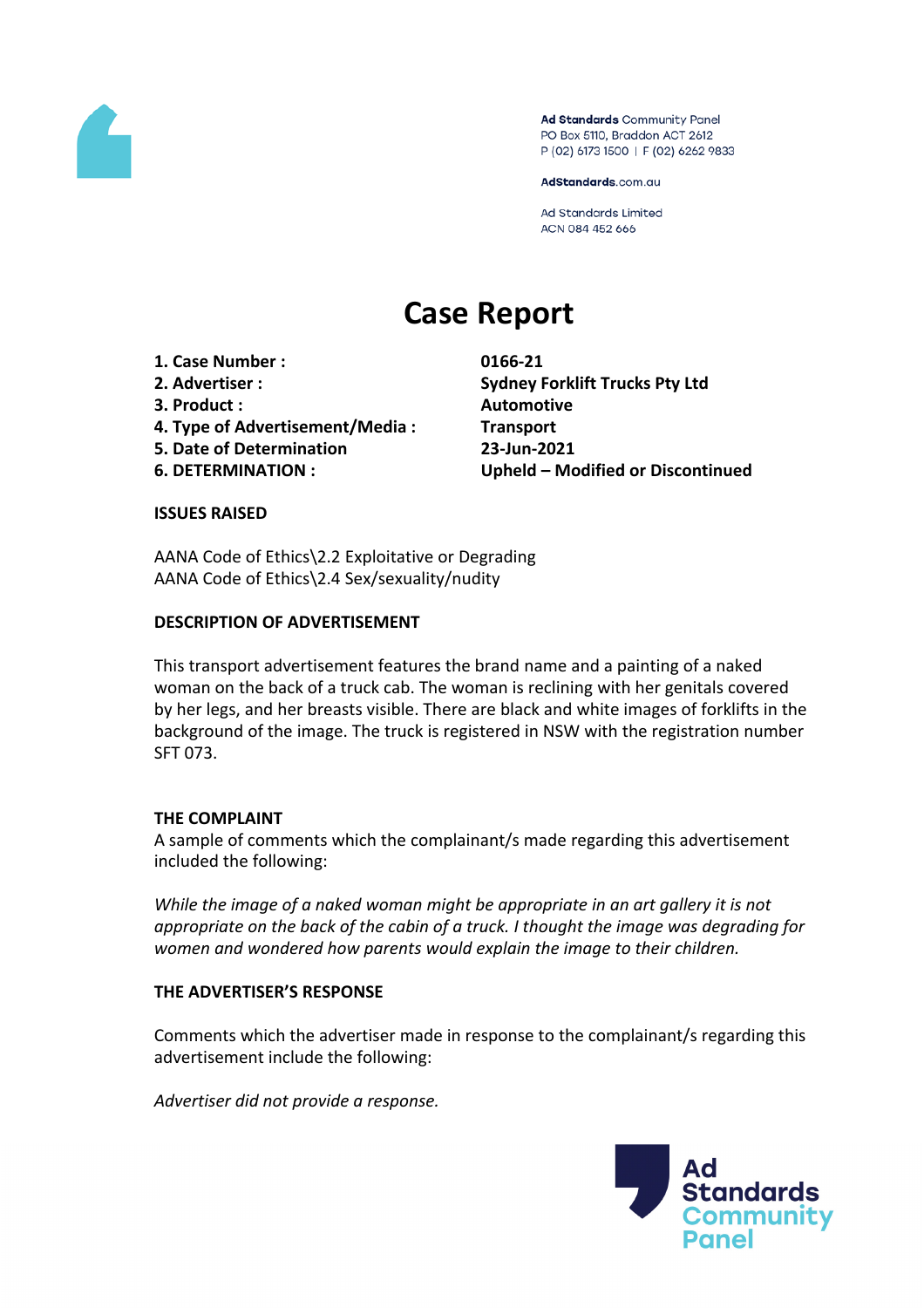

#### **THE DETERMINATION**

The Ad Standards Community Panel (the Panel) considered whether this advertisement breaches Section 2 of the AANA Code of Ethics (the Code).

The Panel noted the complainant's concern that the advertisement is degrading to women and not appropriate to be seen on the back of the truck.

The Panel viewed the advertisement and noted the advertiser had not provided a response.

## **Section 2.2: Advertising or marketing communications should not employ sexual appeal in a manner which is exploitative or degrading of any individual or group of people.**

The Panel noted the AANA Practice Note which provides guidance on the meaning of the terms exploitative and degrading:

Exploitative - (a) taking advantage of the sexual appeal of a person, or group of people, by depicting them as objects or commodities; or (b) focussing on their body parts where this bears no direct relevance to the product or service being advertised. Degrading – lowering in character or quality a person or group of people.

## **Does the advertisement use sexual appeal?**

The Panel noted that this advertisement depicts an image of a naked woman and considered that this is likely to be considered to contain sexual appeal.

## **Does the advertisement use sexual appeal in a manner that is exploitative?**

The Panel noted that it had previously considered this advertisement in case 0369-18. In this case:

*"The Panel noted that there is imagery of forklifts in the background of the painting, however considered that this imagery did not constitute a relevant link between the woman and the product being advertised.*

*The Panel considered this was a depiction which employed sexual appeal in a way which was clearly focussing on the body parts of the woman and bears no direct relevance to the product being advertised, and considered that this is exploitative of the woman and did breach Section 2.2 of the Code."*

Consistent with the determination in case 0369-18, the Panel considered that the depiction of a naked woman with her breasts exposed did constitute a focus on the woman's body parts, and that this focus had no relevance to the service being promoted.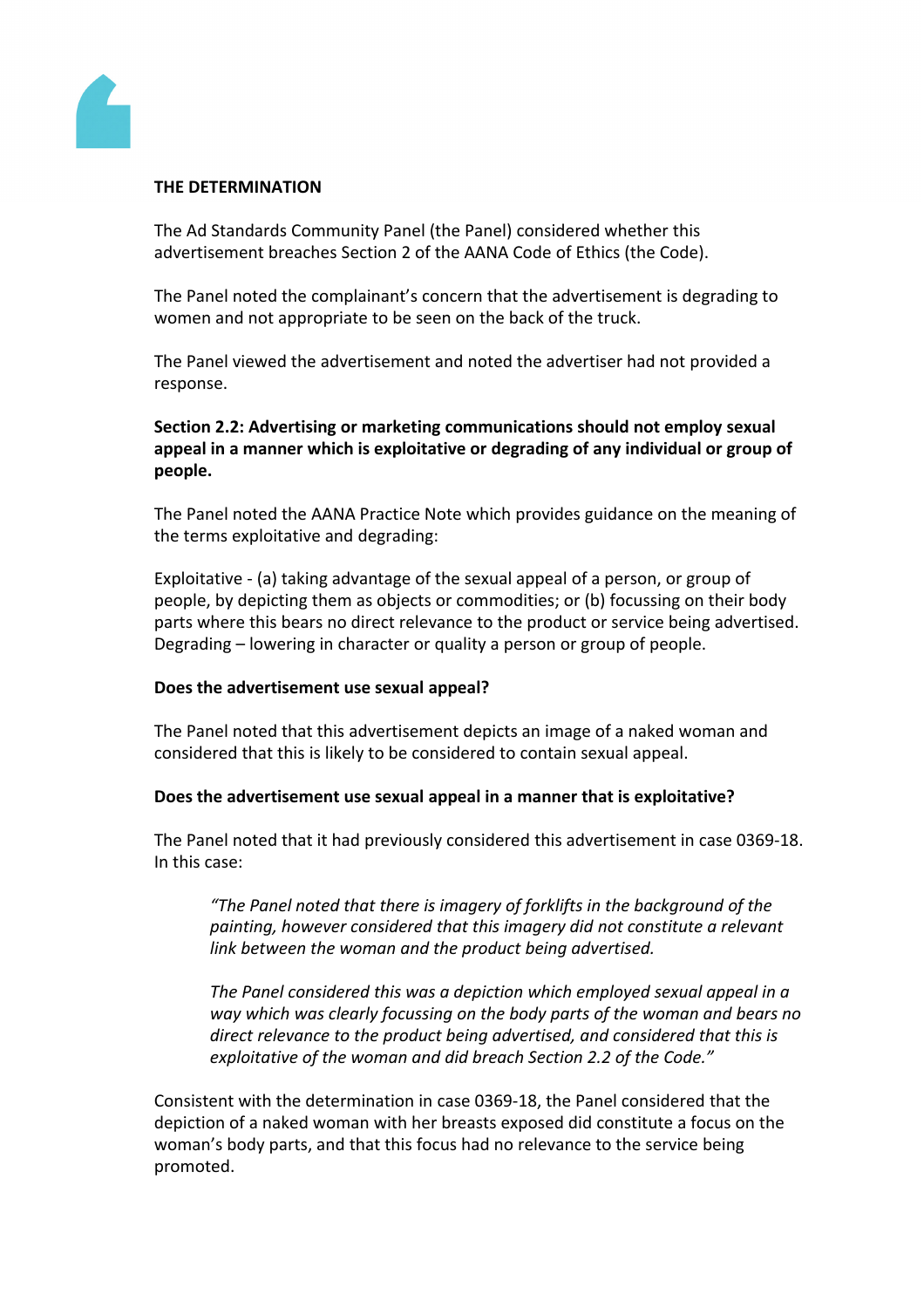

## **Does the advertisement use sexual appeal in a manner that is degrading?**

The Panel consdiered that there was no direct link between the image of the woman and the business being advertised, and this image was being used in a manner suggesting that the woman was a desirable sexual object designed to attract attention to the business.

The Panel considered that the depiction of the woman as a sexual object, lowered her in character and quality and was degrading of women.

The Panel considered that the advertisement did employ sexual appeal in a manner which is degrading to women.

## **Section 2.2 conclusion**

Finding that the advertisement did employ sexual appeal in a manner which is exploitative or degrading of an individual or group of people (women), the Panel determined that the advertisement did breach Section 2.2 of the Code.

**Section 2.4: Advertising or Marketing Communications shall treat sex, sexuality and nudity with sensitivity to the relevant audience.**

The Panel noted the Practice Note for the Code states:

*"Overtly sexual depictions where the depiction is not relevant to the product or service being advertised are likely to offend Prevailing Community Standards and be unacceptable.*

*Full frontal nudity and explicit pornographic language are not permitted. Images of genitalia are not acceptable. Images of nipples may be acceptable in advertisements for plastic surgery or art exhibits for example.*

*Overtly sexual images are not appropriate in outdoor advertising or shop front windows.*

*Although not exhaustive, the following may be considered to be overtly sexual:*

- *• Poses suggestive of sexual position: parting of legs, hand placed on or near genitals in a manner which draws attention to the region;*
- *• People depicted in sheer lingerie or clothing where a large amount of buttocks, female breasts, pubic mound or genital regions can be seen; The use of paraphernalia such as whips and handcuffs, particularly in combination with images of people in lingerie, undressed or in poses suggestive of sexual position;*
- *• Suggestive undressing, such as pulling down a bra strap or underpants; or*
- *• Interaction between two or more people which is highly suggestive of sexualised activity."*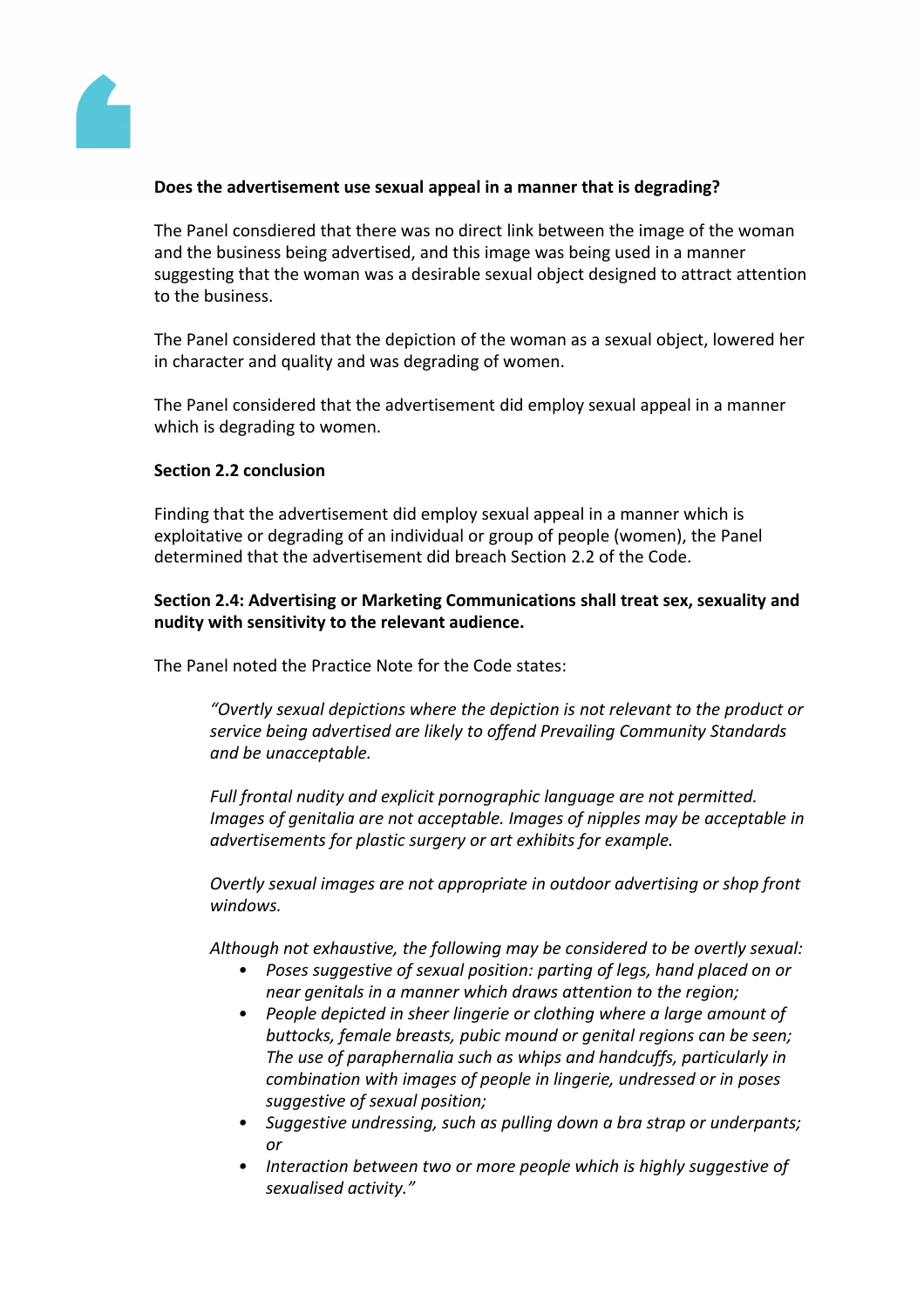

#### **Does the advertisement contain sex?**

The Panel considered whether the advertisement contained sex. The Panel noted the definition of sex in the Practice Note is "sexual intercourse; person or persons engaged in sexually stimulating behaviour".

The Panel considered that the woman in the image was naked she is not engaging in sexual activity. The Panel considered that the advertisement did not contain sex.

#### **Does the advertisement contain sexuality?**

The Panel noted the definition of sexuality in the Practice Note is "the capacity to experience and express sexual desire; the recognition or emphasis of sexual matters".

The Panel noted that an image of a naked woman in a reclining position is a sexualised image and the advertisement did contain sexuality.

#### **Does the advertisement contain nudity?**

The Panel noted that the definition of nudity in the Practice Note is "the depiction of a person without clothing or covering; partial or suggested nudity may also be considered nudity".

The Panel noted that the image of the woman is a painting rather than a photograph, however considered that the depiction was clearly of a naked woman. The Panel considered although the woman was posed so that her genitals were not visible, her breasts were fully exposed.

The Panel considered that an image of a woman with her breasts fully exposed did constitute nudity.

## **Is the issues of sexuality and nudity treated with sensitivity to the relevant audience?**

The Panel noted that the definition of sensitivity in the Practice Note is "understanding and awareness to the needs and emotions of others".

The Panel considered that the requirement to consider whether sexual suggestion is 'sensitive to the relevant audience' requires them to consider who the relevant audience is and to have an understanding of how they might react to or feel about the advertisement.

The Panel noted that this advertisement was on the back of a truck and considered that the relevant audience for this advertisement would be general road users and members of the public and this would include children.